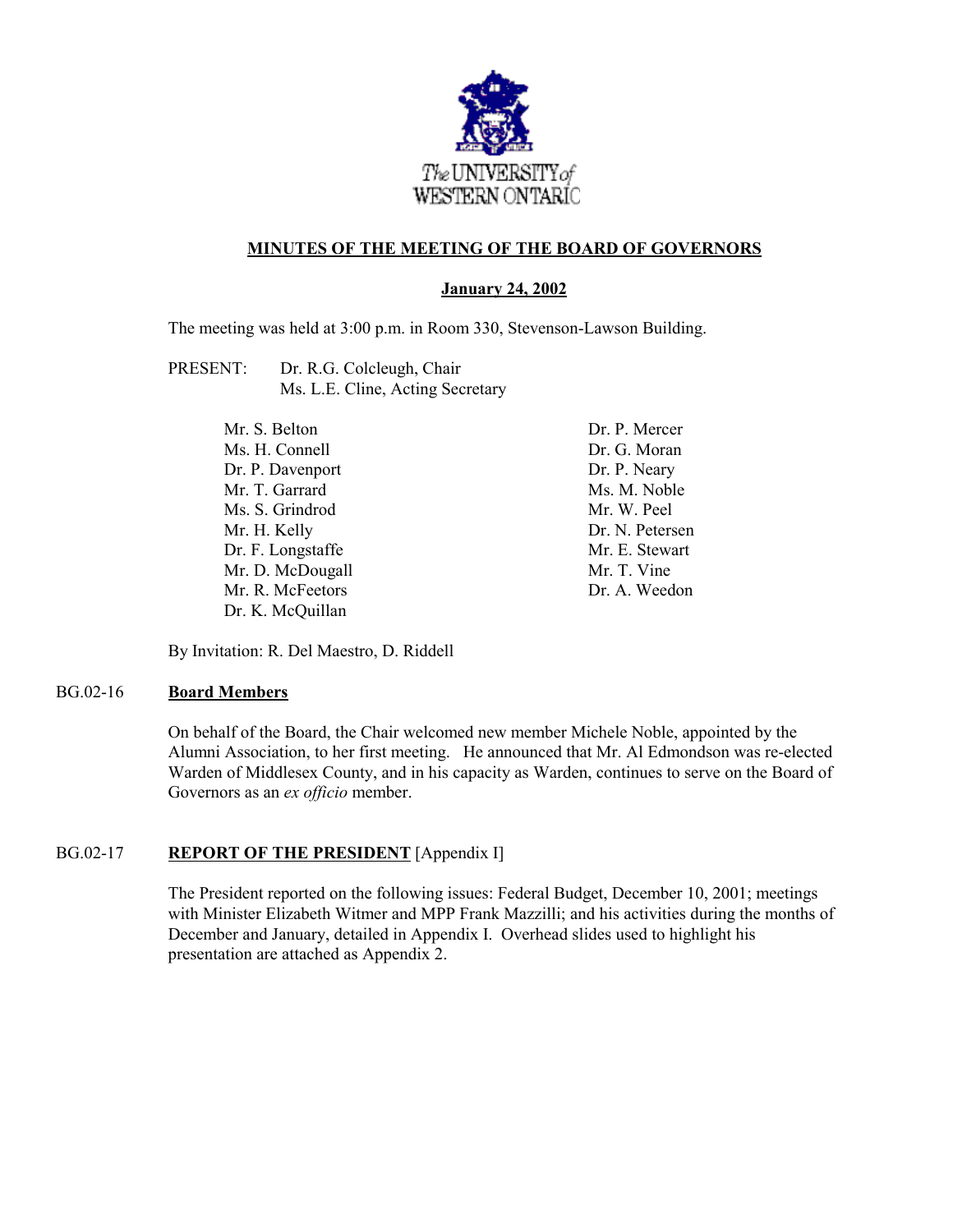#### BG.02-18 **UNANIMOUS CONSENT AGENDA** [Appendix II]

It was moved by P. Neary, seconded by H. Connell,

That the items listed in the Unanimous Consent Motion, detailed in Appendix II, be approved and/or received for information by the Board of Governors.

CARRIED

### **REPORT OF THE PROPERTY & FINANCE COMMITTEE** [Appendix III]

#### BG.02-19 **Revision to the Investment Payout Policy**

It was moved by D. McDougall, seconded by K. McQuillan,

That the Investment Payout Policy be revised as follows:

Remove paragraph 2.03 which currently states:

"For new endowments there is the possibility of encroaching on the original capital in the short run if investment returns are less than the 5% spending rate, and should this occur, spending for the particular endowment will be discontinued until such time as the original capital gift is restored."

and replace it with the following paragraph 2.03:

"In any particular year, should accumulated investment returns be insufficient to fund the amount made available for spending, endowment capital will be used, with the expectation that such amounts will be recovered from future investment returns."

### CARRIED

Dr. Davenport suggested that in three to four years time the Director of Finance could report back on the Investment Payout Policy.

#### BG.02-20 **Building Access/Key Control Policy**

It was moved by D. McDougall, seconded by S. Grindrod,

That the Board of Governors approve the policy on Building Access (Key Control), detailed in Appendix III, Annex 2.

CARRIED

## BG.02-21 **Space Allocations to Retirees - Policy 2.24**

It was moved by D. McDougall, seconded by W.W. Peel,

That Board of Governors approve the policy on Space Allocations to Retirees (Policy 2.24) detailed in Appendix III, Annex 3.

CARRIED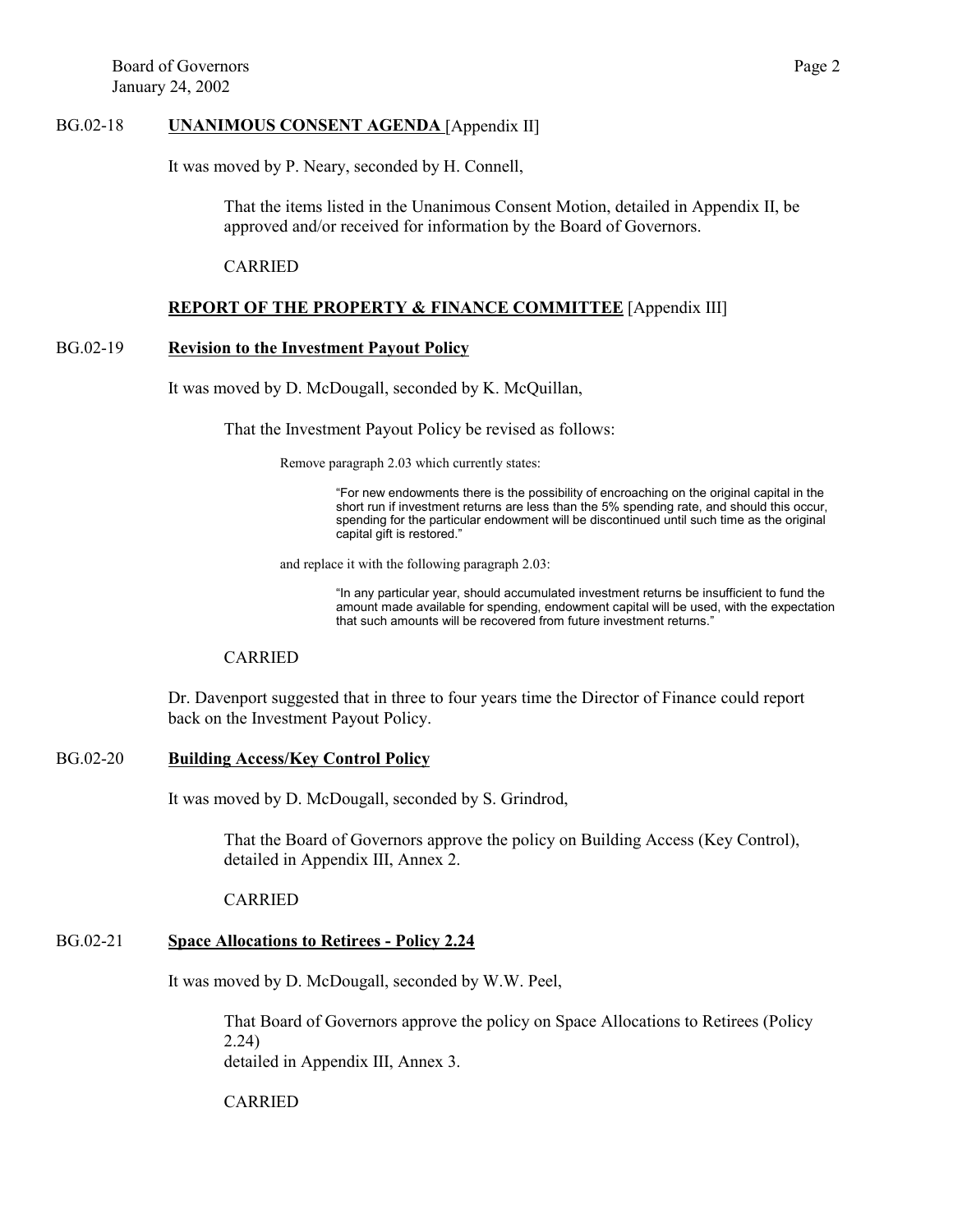Board of Governors Page 3 January 24, 2002

## BG.02-22 **Nabisco Professorship in Marketing**

On behalf of the Board, the Property & Finance Committee approved the renaming of The Nabisco Brands Ltd. Professorship in Marketing to the **Nabisco Professorship in Marketing** and other changes detailed in Appendix III, Annex 4, at the request of Nabisco's parent company, Kraft Foods North America, Inc.

### BG.02-23 **Traffic and Safety issues - North Campus Building**

The Board was informed that the Property & Finance Committee addressed the concerns about traffic and safety related to the construction of the North Campus Building which were expressed by Senate at its meeting of December 7, 2001. Details are provided in Appendix III, information item 2.

## BG.02-24 **Award of Contract - Western Road Residence**

The construction contract for the Western Road residence has been awarded to the low bidder, Southside Construction (London) Ltd.

### BG.02-25 **Quarterly Financial Report (Operating and Ancillary Budgets)**

The Board received for information the Quarterly Financial Report (Operating and Ancillary Budgets), detailed in Appendix III, Annex 5.

#### BG.02-26 **Report on Investments**

The Report on Investments, detailed in Appendix III, Annex 6, was provided for information.

## BG.02-27 **Scholarships, Awards, Prizes**

The Report on Scholarships, Awards, and Prizes, detailed in Appendix III, Annex 7, was provided for information.

## **REPORT OF THE AUDIT COMMITTEE** [Appendix V]

#### BG.02-28 **Canadian Nuclear Safety Commission Audit**

The Board received for information the Canadian Nuclear Safety Commission Audit, detailed in Appendix V.

## **REPORT OF THE SENIOR OPERATIONS COMMITTEE** [Appendix VI]

# BG.02-29 **Chairs and Vice-Chairs of Standing Committees of the Board**

It was moved by D. McDougall, seconded by S. Belton,

That the following be appointed to serve as Committee Chairs and Vice-Chairs in 2002: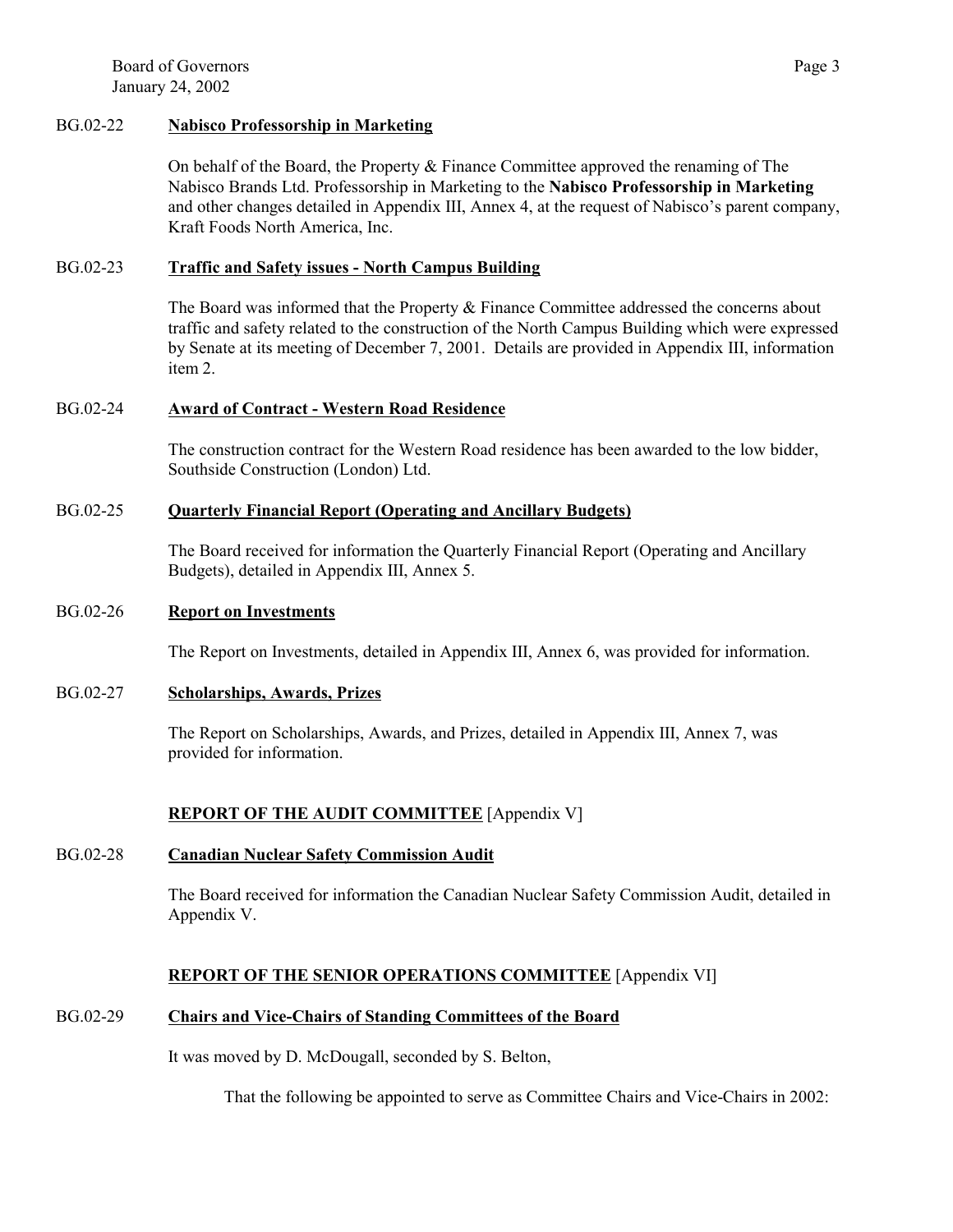### **Audit**

| <b>Campus &amp; Community Affairs</b> |  |
|---------------------------------------|--|
| <b>Development &amp; Fund Raising</b> |  |
| <b>Property &amp; Finance</b>         |  |

#### CARRIED

#### BG.02-30 **Membership of Standing Committees of the Board**

It was moved by S. Grindrod, seconded by D. McDougall,

That the membership of the standing committees of the Board for the period February 2002 through January 2003, be approved as shown in Appendix VI, Annex 1.

#### CARRIED

## BG.02-31 **Employment Equity Policy**

Before considering the motion, the Board accepted the following emendation [shown in *strikeout*] to Section 5 of the proposed Employment Equity Policy

Section 5: Membership terms of the twenty appointed members are two years, but, .....

It was moved by E. Stewart, seconded by D. McDougall,

That the revised Employment Equity Policy (Policy 3.2, attached as Appendix VI, Annex 2) replace the current Employment Equity Program.

CARRIED

### BG.02-32 **Board Members**

The Board was information that the Alumni Association has appointed Michele Noble to the Board of Governors for a four-year term commencing December 11, 2001, and that in December, Al Edmondson was re-elected Warden of Middlesex County. In his capacity as Warden, Mr. Edmondson will continue to serve on the Board of Governors as an *ex officio* member.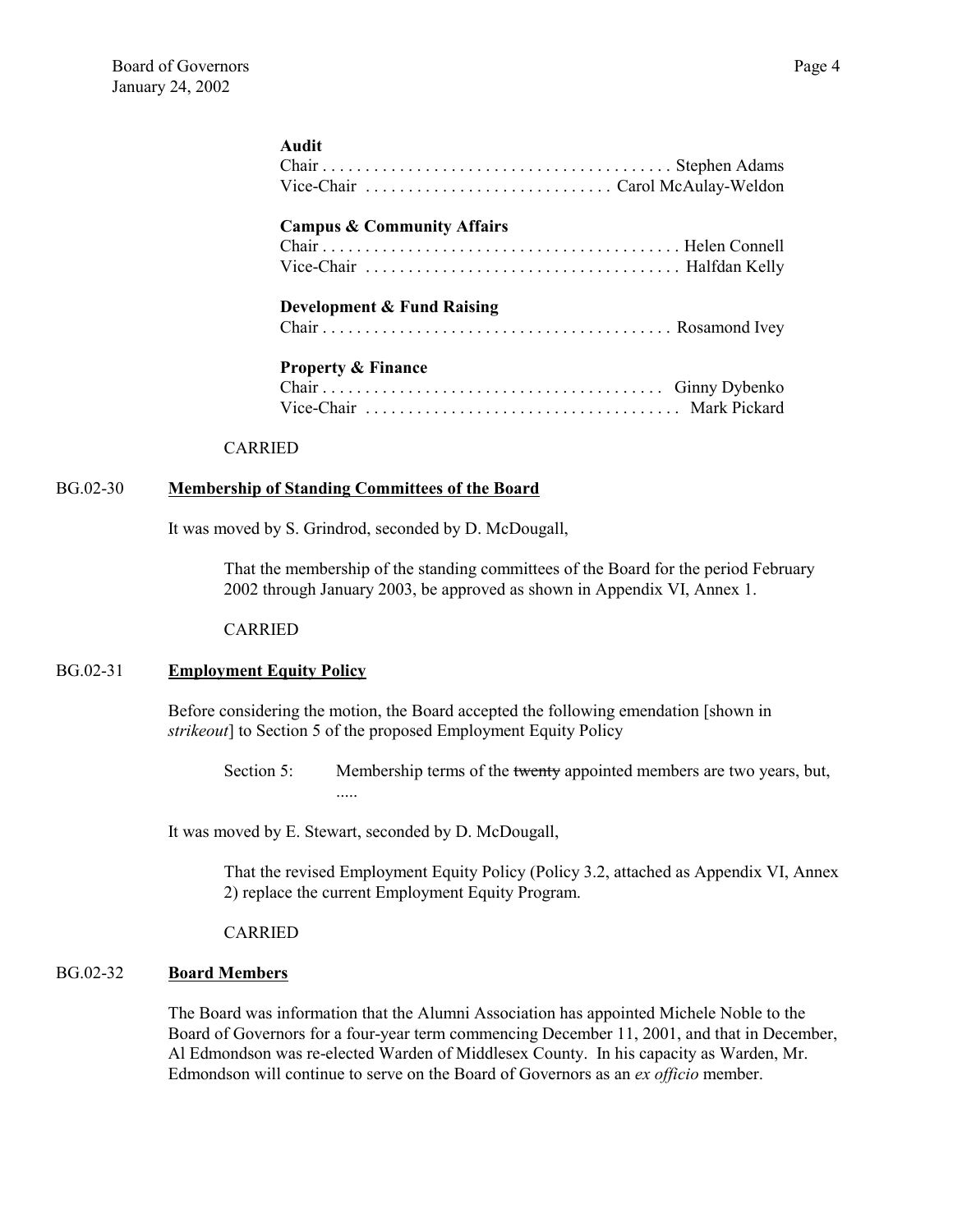### BG.02-33 **Appointment to Bodies other than Board Standing Committees**

On behalf of the Board, the Senior Operations Committee made the following appointments to bodies other than Board standing committees:

Senate Stephen Adams (to February 2003)

Standing Committee on Intercollegiate Athletics Terry O'Neil (2-year appointment: September 1, 2002 - August 31, 2004)

Josephine Spencer Niblett Endowment Fund Jan Van Fleet (to February 2003)

## **REPORT OF THE BY-LAWS COMMITTEE** [Appendix VII]

### BG.02-34 **Special Resolution No. 1-H - McIntosh Gallery Committee**

It was moved by P. Neary, seconded by H. Connell,

That the amendments to the terms of reference of the McIntosh Gallery Committee (Special Resolution No. 1-H) detailed in Appendix VII, Annex 1, be approved.

CARRIED by unanimous consent

## BG.02-35 **Special Resolution No. 9 - Election Procedures**

It was moved by P. Neary, seconded by H. Connell,

That Special Resolution No. 9 - Election Procedures - be revised to clarify that Lecturers are not eligible to vote in Board of Governors elections, as detailed in Appendix VII, item 2.

CARRIED by unanimous consent

## BG.02-36 **Special Resolution No. 3 - Banking**

The Board received for information an amendment to Special Resolution No. 3 - Banking, detailed in Appendix VII, information item 1.

## **ITEMS REFERRED BY SENATE** [Appendix VIII]

## BG.02-37 *Procedures for Casual Academic Appointments of Faculty at The University of Western Ontario*

It was moved by P. Neary, seconded by H. Connell,

That the *Procedures for Casual Academic Appointments of Faculty at The University of Western Ontario* (excluding physicians appointed in the Faculty of Medicine & Dentistry) be revised as shown in Appendix VIII, Annex 1.

CARRIED by unanimous consent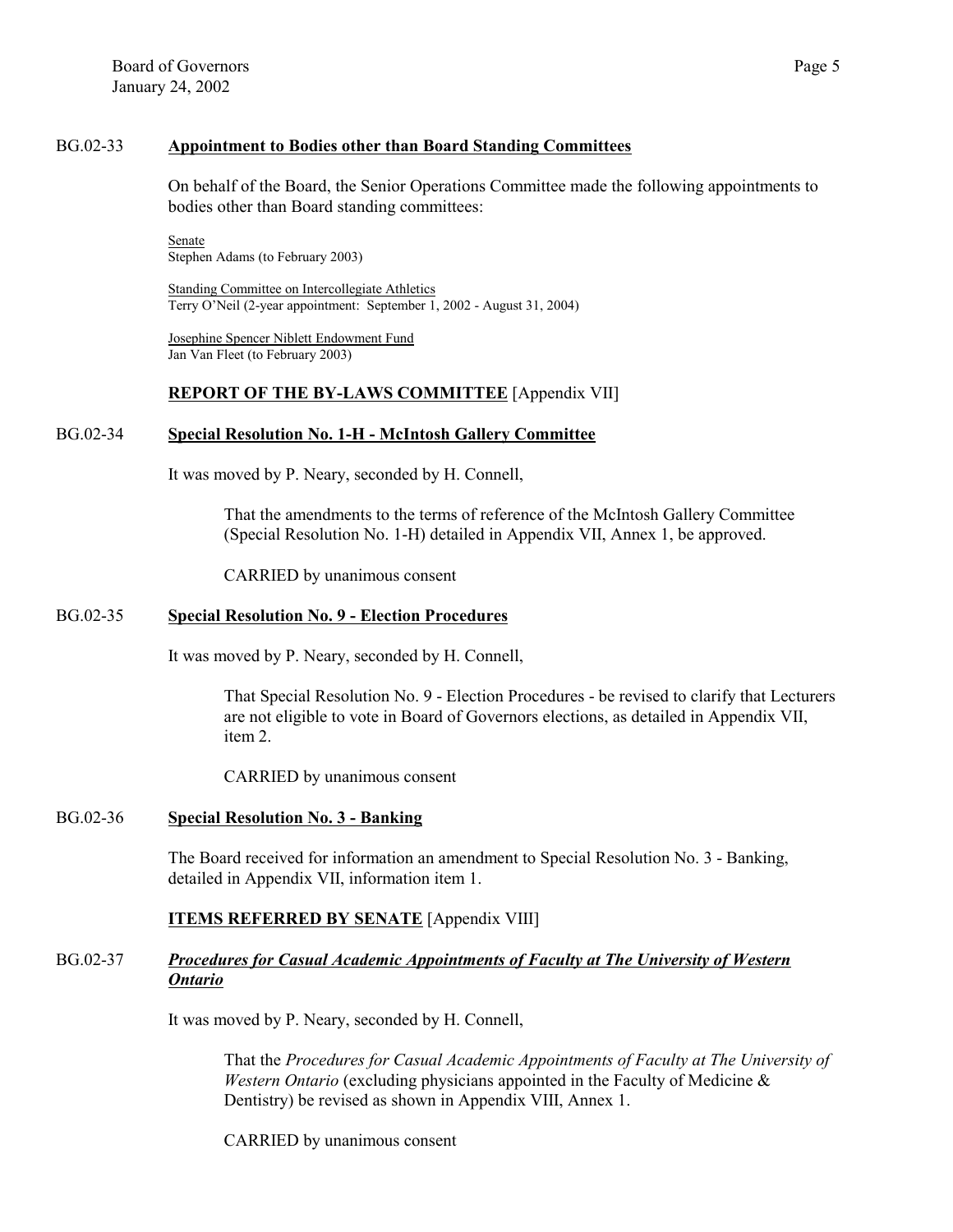## BG.02-38 *Appointment Procedures for Senior Academic and Administrative Officers of the University*

It was moved by T. Vine, seconded by D. McDougall,

## That the *Appointment Procedures for Senior Academic and Administrative Officers of the University* be amended by the addition of a new section **R. VICE-PROVOST (POLICY, PLANNING & FACULTY)** as detailed in Appendix VIII, revised item 2.

Mr. Belton asked for further clarification of the position. Dr. Davenport reminded the Board that prior to Dr. Moran's reappointment as Provost a review was conducted of the position. The review committee concluded that the functions of the Office of the Provost continue to grow such that he cannot focus on crucial issues. As an example, in addition to his daily duties, last winter the Provost dealt with matters involving joint programs between Fanshawe and Western in nursing and media studies, issues involving SuperBuild, matters involving the double cohort, issues involving the Strategic Plan and other critical issues including the expansion of the medical program and its funding. At every other university the Provost has two or three senior individuals working on these types of matters. Western does not. Western's current Vice-Provost also acts as the Registrar which in itself is an enormous job. The Provost will be able to delegate certain matters to the Vice-Provost who can then update him as needed. That is the spirit in which the review committee saw the position of Vice-Provost (Policy, Planning  $\&$ Faculty). The position will be a full-time secondment, most likely from within the academy.

Professor McQuillan asked why Senate amended the composition to include 1 faculty member nominated by the University of Western Ontario Faculty Association. Dean Neary explained that Senate wished to ensure the appointment of a faculty member to the selection committee.

The question was called and CARRIED.

## BG.02-39 **Faculty of Engineering Science Name Change**

It was moved by P. Neary, seconded by H. Connell,

That the name of the Faculty of Engineering Science be changed to the Faculty of Engineering, effective January 1, 2002.

CARRIED by unanimous consent

## BG.02-40 **Department of Anaesthesia Name Change**

It was moved by P. Neary, seconded by H. Connell,

That, effective January 1, 2002, the Department of Anaesthesia in the Faculty of Medicine & Dentistry be renamed the "Department of Anesthesia & Perioperative Medicine."

CARRIED by unanimous consent

## BG.02-41 **Senate Information Items**

The Report from Senate (Appendix VIII) contained the following items of information: